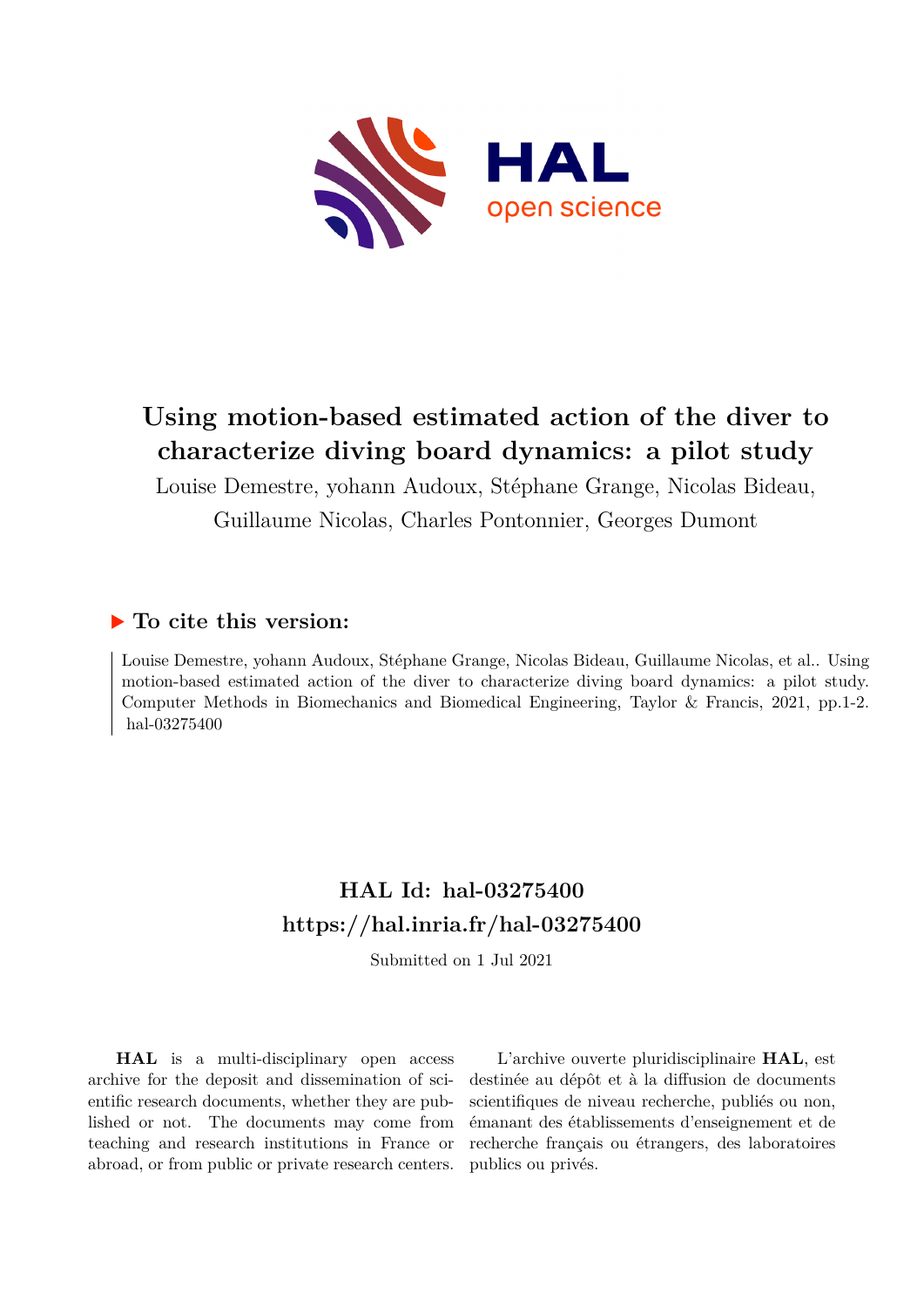## **Using motion-based estimated action of the diver to characterize diving board dynamics: a pilot study**

L. Demestre<sup>a\*</sup>, Y. Audoux<sup>a</sup>, S. Grange<sup>b</sup>, N. Bideau<sup>c</sup>, G. Nicolas<sup>c</sup>, C. Pontonnier<sup>a</sup>, G. Dumont<sup>a</sup>

*<sup>a</sup>Univ Rennes, Inria, CNRS, IRISA; <sup>b</sup>Univ Lyon, INSA-Lyon, GEOMAS, Villeurbanne; <sup>c</sup>Univ Rennes, Inria, Laboratoire M2S, Rennes*

**Keywords***:* optimization; finite elements; unilateral contact; whole body dynamics; forces prediction

#### **1. Introduction**

Accurate models of the diver and the diving board are required to better understand the interaction between these two entities during a springboard dive.

Cheng et al. (2005) modelled the diving board as a rigid bar with torsional stiffness at origin. A 4-segment diver model was linked to the diving board free edge by frictionless revolute joint. Yeadon et al. (2006) modelled the diving board as a uniform rod with 3 DOF. An 8-segment diver model was linked to the diving board free edge using spring-damper systems.

In this study, a weak coupling between a finite element diving board model and an 18-segment diver model is proposed. The interaction forces and moments (IF&M) between the diver and the diving board are predicted using a human-motion-based forces prediction method. The predicted IF&M are applied on the diving board model. The diving board model parameters are optimized in order to minimize discrepancies between experimental and numerical vertical displacements.

#### **2. Methods**

#### *2.1 Motion capture data*

Motion capture data were recorded using an optoelectronic system (200 Hz, Qualisys). A set of 50 reflective markers were placed on diving board sides (49 on a side and 1 on the other side) and 45 on a single subject (1.65 m, 66.7 kg) following ISB standards.

During the single trial studied, the subject performed leg-induced oscillations at the diving board free edge.

#### *2.2 IF&M prediction method*

This method has been implemented in the CusToM Matlab toolbox (Muller et al. 2019).

The diving board was regarded as a succession of rigid and rectangular surfaces. Contact under the subject's feet was considered possible only on a set of 28 discrete contact points, named prediction points (PP).

The following method was followed for each frame. Firstly, for each PP, the closest diving board marker according to the x-axis(Figure 1) was detected. The set of diving board markers selected formed the potential contact surface (PCS). Secondly, a PCS frame was created using the 3D displacements of the PCS markers

and the single marker on the other side. Thirdly, relative position and velocity criteria were checked to know if the contact was active or not between each PP and the PCS. The external forces applied on each active PP were minimized with respect to the dynamic equilibrium of the subject (Muller et al. 2020).

#### *2.3 Diving board modelling*

The diving board model has been implemented in the ATL4S Matlab toolbox (Grange 2021). The diving board was modelled as a bi-supported planar homogeneous Bernoulli beam (Figure1).



Figure 1 Diver (IF&M for each foot in purple and PP in green) and diving board models

The IF&M from left and right feet were summed and applied on the node closest to the middle of the PCS. The contact between the diving board and the unilateral support at  $x = L_1$  was managed using complementarity method (Acary 2013). The Euler theta method was used for time integration.  $L_1$ , L and the number of divisions along the x-axis were obtained from experimental marker positions. The gravity effect was taken into account. The study was started when a vertical velocity of less than  $0.01$  m.s<sup>-1</sup> at the diving board free edge was observed.

The parameters to be determined were the Young's Modulus  $E$  (Pa), the density  $\rho$  (kg.m<sup>-3</sup>), the thickness  $h$  (m) and the coefficient of restitution  $e$ .

#### *2.4 Diving board dynamics characterization method*

The characterization method aimed at finding diving board model parameters  $(E, \rho, h, e)$  allowing fitting the diving board vertical experimental displacement. The observation time was set to 3s to catch a few oscillations periods. The parameters obtained were